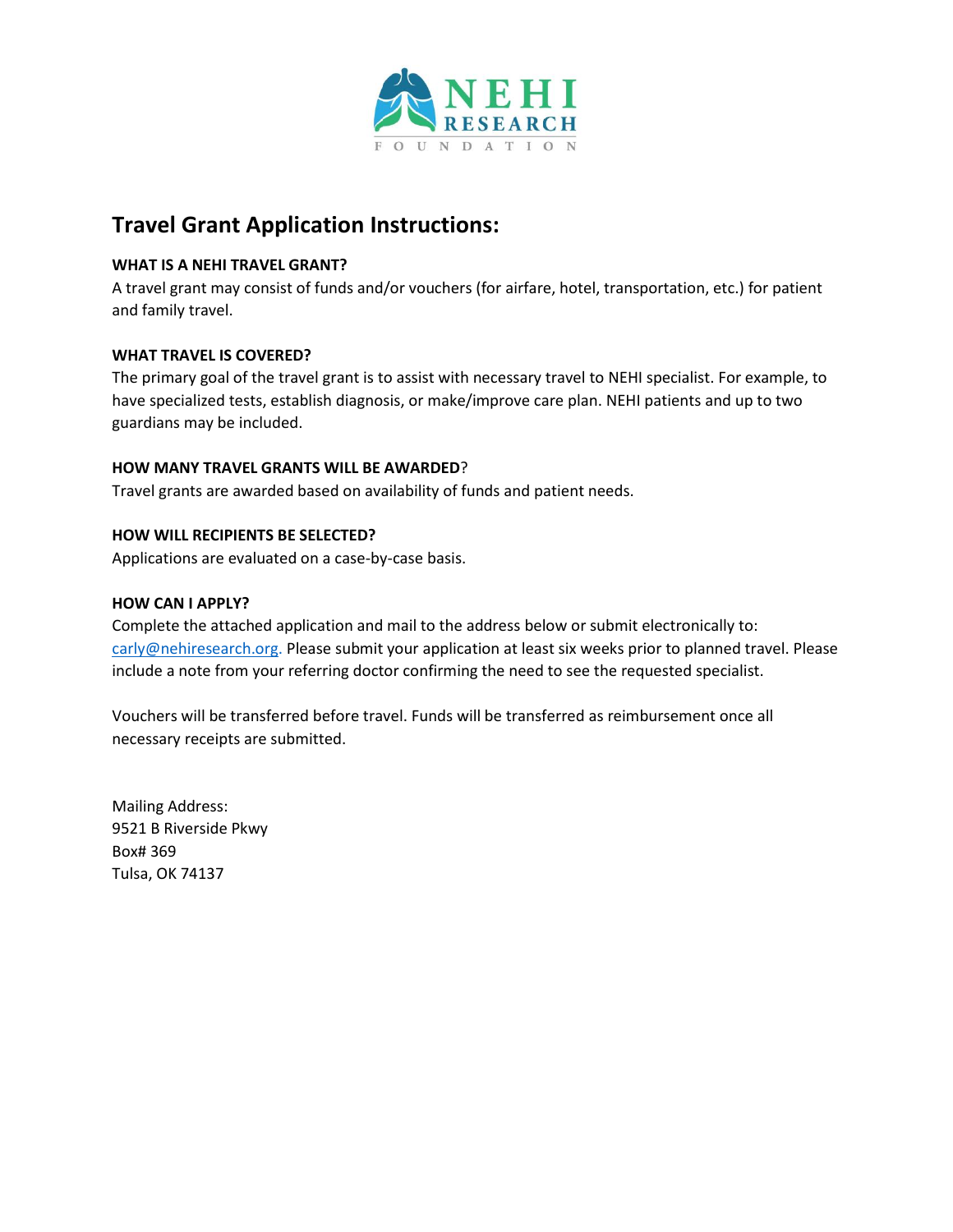

# **Travel Grant Application Form:**

|                                | Application Date: _____________________                  |                                                                                           |                                                                                                                                                                                |  |  |
|--------------------------------|----------------------------------------------------------|-------------------------------------------------------------------------------------------|--------------------------------------------------------------------------------------------------------------------------------------------------------------------------------|--|--|
|                                |                                                          |                                                                                           |                                                                                                                                                                                |  |  |
|                                |                                                          |                                                                                           |                                                                                                                                                                                |  |  |
|                                |                                                          |                                                                                           |                                                                                                                                                                                |  |  |
|                                |                                                          |                                                                                           |                                                                                                                                                                                |  |  |
|                                |                                                          |                                                                                           |                                                                                                                                                                                |  |  |
|                                |                                                          |                                                                                           |                                                                                                                                                                                |  |  |
|                                |                                                          |                                                                                           |                                                                                                                                                                                |  |  |
|                                |                                                          | Does patient have an official NEHI Diagnosis? (please explain - biopsy, CT, etc.):        |                                                                                                                                                                                |  |  |
|                                |                                                          |                                                                                           | Names of travelers (NEHI Patient and up to 2 guardians) and their relationship to patient:<br>,我们也不能在这里的时候,我们也不能在这里的时候,我们也不能在这里的时候,我们也不能会不能在这里的时候,我们也不能会不能会不能会不能会不能会不能会不能会不能会不 |  |  |
|                                |                                                          | Reason for travel (Diagnosis, further testing, treatment plan, etc.):                     |                                                                                                                                                                                |  |  |
|                                |                                                          |                                                                                           |                                                                                                                                                                                |  |  |
|                                |                                                          |                                                                                           |                                                                                                                                                                                |  |  |
|                                |                                                          | Doctor & Hospital you are traveling to: North Contractor Contractor Contractor Contractor |                                                                                                                                                                                |  |  |
| Household income (circle one): |                                                          |                                                                                           |                                                                                                                                                                                |  |  |
| $<$ \$30,000                   | \$30,001 - \$60,000                                      | \$60,001 - \$100,000                                                                      | >\$100,000                                                                                                                                                                     |  |  |
|                                | Number of dependents/children in household (circle one): |                                                                                           |                                                                                                                                                                                |  |  |

1 2 3 4 5 or greater